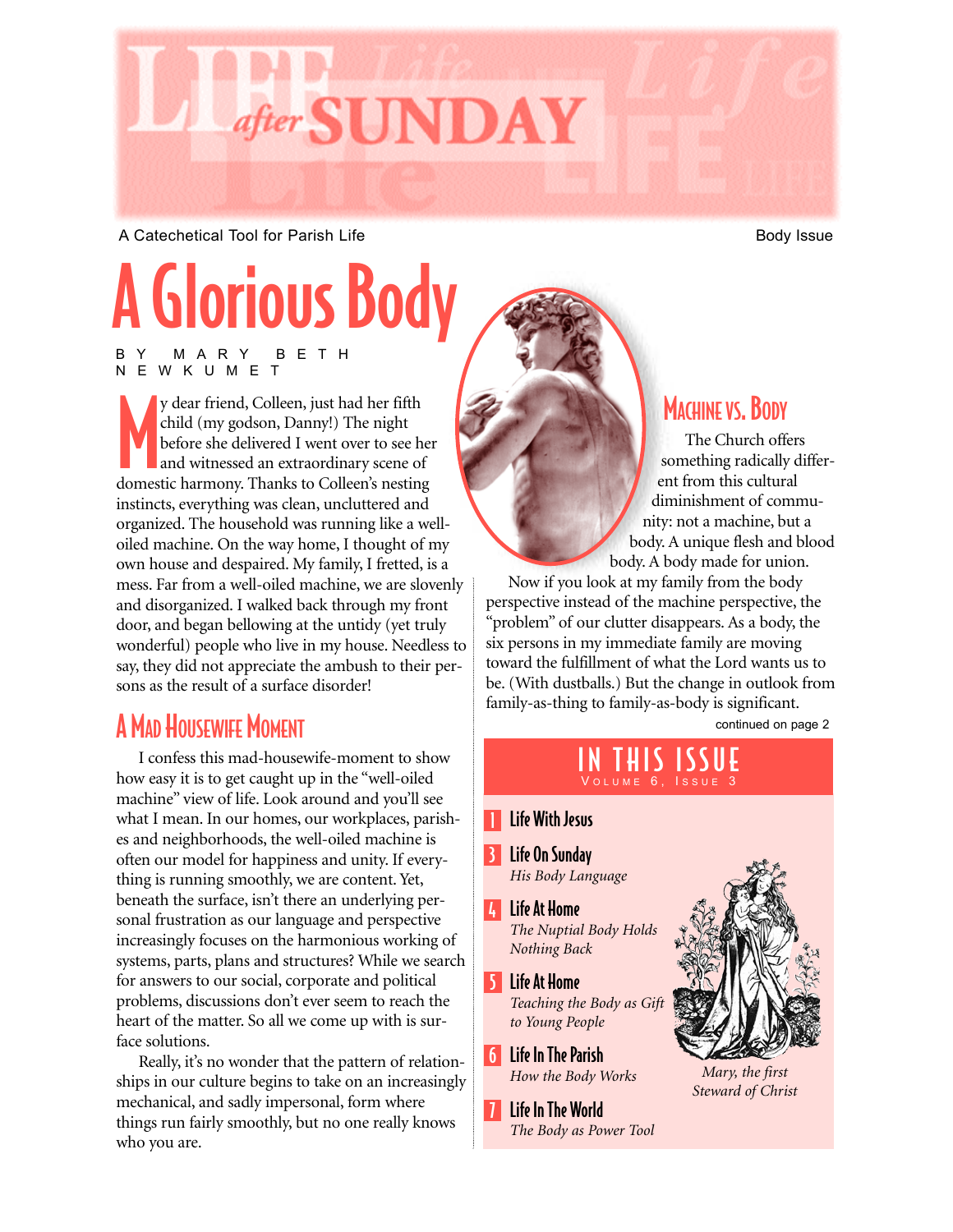

continued from page 1

The machine view of family life cannot see the "communion of persons," the one Body living in this disordered house. It sees only exterior reality, only what our life looks like from the outside. While it assesses our appearance, our level of education, our social status and the propriety of our clothes, this brittle machine perspective can not grasp the deep inner life of each person. It can not see our interior union.

### THE CHURCH OFFERS A BODY

The full life of the Church takes the body seriously. This will surprise the many good Catholics who think the Church prefers to think as little about the body as possible! But this is not true. Our life with Christ through his Church can not reach the depth of love that the Father intended if we are concentrating only on our souls. "The flesh is the hinge of our salvation," said Tertullian in his *Apologia* of 208 A.D. As "enfleshed souls," each one of our bodies are *essential* for participation in divine life. While so much of our culture reduces the body to a brittle, surface and material thing, the Church raises the body up as the path to infinity.

The Church's vision of body is completely united with an interior life at the heart of man: the soul. "The unity of soul and body is so profound that one has to consider the soul to be the 'form' of the body," says the *Catechism of the Catholic Church*. "It is because of its spiritual soul that the body made of matter becomes a living, human body" (CCC#365).

So often we blame our bodies for their passions, their weaknesses, their inadequacies, their flab!

But the more aware we are of our bodies as completely united with our souls, the more respectful we will be of these temples of the Holy Spirit. Seeing the sanctity of our own bodies enables us to see the dignity in the "enfleshed souls" of others, especially people with sick, dysfunctional, deformed, aging and dying bodies, and in the case of unborn babies, bodies forming in their mother's wombs. Furthermore, as we grow in awareness of the close affinity between the health of the spirit and the health of the body, we will grow more able to read the hearts of the members of our own families whose spiritual illnesses keep their bodies depressed, anxious, sad and weary.

#### **CHRIST HAS GLORIFIED YOUR BODY**

"You have been purchased at a price," St. Paul said of the Cross. "Therefore glorify God in your body" (1Cor. 6:20). Only through the body — yes even that thickening, aging, cellulite-ridden body can we fully appreciate the great dignity of each human person. This is the reason the Church never ceases calling for the protection and respect of "enfleshed souls" from their conception, through childhood, adolescence, courtship, union, sickness, death and burial. Anything less reduces the body — and therefore, the person — to a brittle, exterior thing.

As Catholics, we are called to be the Body of Christ by bringing our glorified bodies to the people we know. We cannot sit and contemplate just our spiritual lives, while avoiding the very human, perhaps even very scary body, of the person in our house or neighborhood! In the *Interior Castle*,

St. Teresa of Avila reminds us that "though angelic spirits, freed from everything corporeal, may remain permanently enkindled in love, this is not possible for those of us who live in this mortal body." It is up to us to seek the companionship of other flesh and blood bodies, to look beneath the mechanical surface of our relationships and achieve the kind of union that the Lord wants for each one of us. ❖

## Life After Sunday

#### President John M. Capobianco

Vice President Mary Beth Newkumet

Executive Assistant Jessica K. Love

Theological Advisor Msgr. Lorenzo Albacete

Life After Sunday is a catechetical tool for parish life created by Lumen Catechetical Consultants, Inc., a 501(C)3 not-for-profit educational consulting firm that helps Catholic organizations communicate a life with Christ lived fully through his Church. @ Copyright 1999, 2002. May not be reproduced without permission granted.

**Lumen Catechetical Consultants, Inc.** P.O. Box 1761 Silver Spring, MD 20915 1-800-473-7980 or 301-593-1066 Fax: 301-593-1689 www.lifeaftersunday.com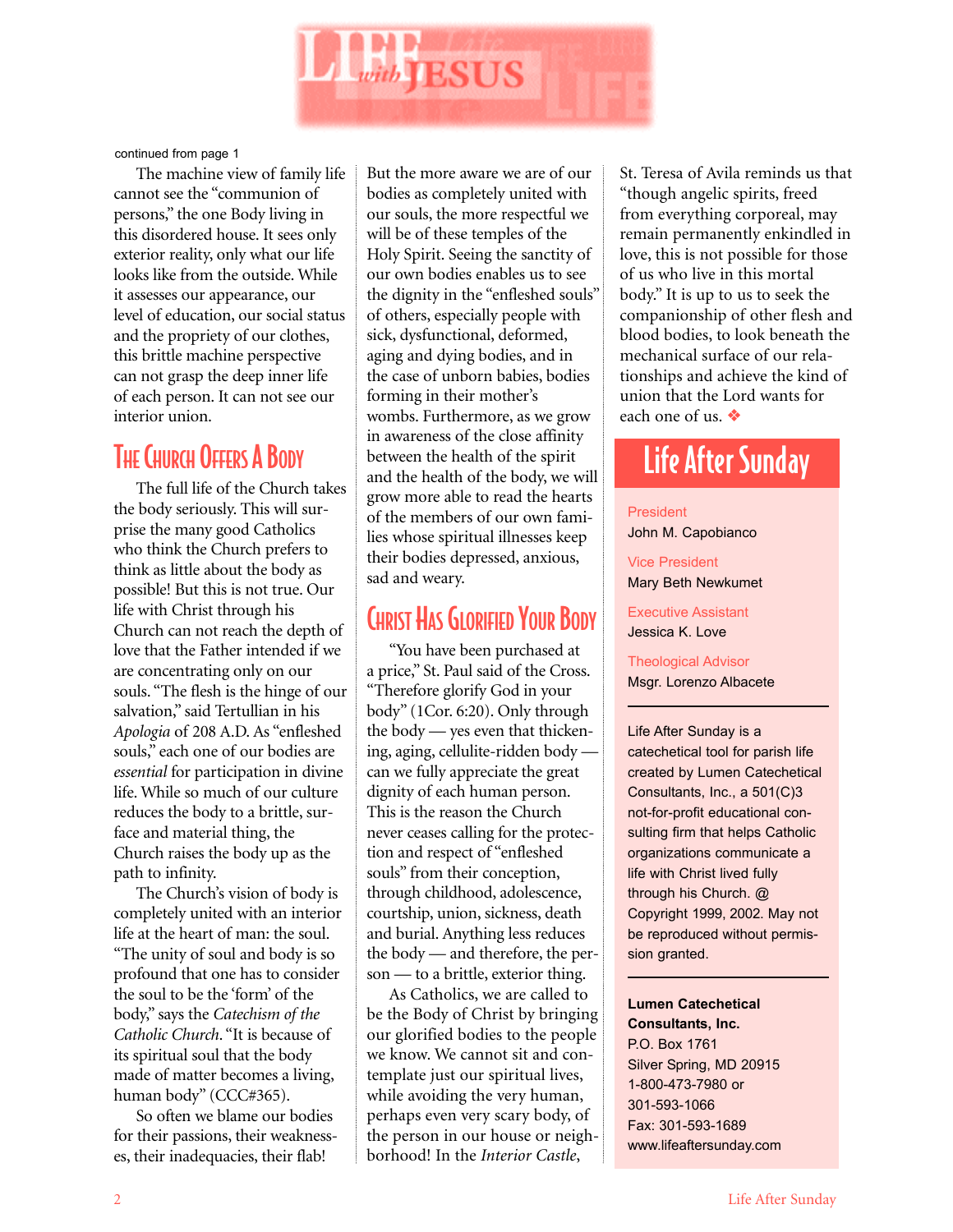

## His Body Language

I t is important to understand the Church's "Body language" in order to fully appreciate the grandeur of "Body" that happens at Mass. In the Gospel, Christ reminds us of the original plan for man and woman, which was to leave their own families and

time of the Mass when Christ, the Bridegroom, freely offers himself to his Bride, the Church. "At this holy Table," wrote St. Augustine, "Christ has consecrated the mystery of union with us."

This mystery of union is not a symbol, but a reality. The act of

> love consecrated during each Mass is the act that binds us



cleave to each other so they could "become one body." This image of nuptial love — of two becoming one — is exactly what St. Paul means when he calls Christ, the Bridegroom, and his Church, the Bride. The Body language used to describe both Christ and his Body, the Church, springs from the nuptial act between a husband and wife.

The Eucharist, then, is very much about body, and of course, very much about love. It is the

all together into one Body. In this way, each of us takes on a Marian form (so much more beautiful than the machine form!), giving our "yes" to the Lord, allowing him to pour his divine life into us and then making it fruitful. This spousal union, this "communion," links us to each other through Christ in an utterly human and glorious way. (It also makes the Church a far more passionate Body than most people recognize!)

## The Feasts of the Body

During the months of June and July, the feasts of the Sacred Heart and the Body and Blood of the Lord keep the Lord's body-liness in front of us, making sure that Jesus does not float away in our minds into an ethereal divinity. Jesus came to us in his body. He dwells within the Trinity with a Resurrected body and a human heart. "Christ, the Redeemer of the world, is the one who penetrated in a unique, unrepeatable way into the mystery of man and entered his 'heart'," wrote Pope John Paul II (Redeemer of Man). Do you have a statue of the Sacred Heart in your home? Especially during this time in history when the appreciation of the body has been so greatly diminished, ask the Lord to bring your family a new understanding of his Body and Blood, soul and divinity.❖

## Getting There…

Once we understand the importance of body, we begin to realize the depth of responsibility this communion brings to us. As St. Paul proclaims, each of us can contribute great good or great harm to the one Body with its "many parts." This Body consists not only of the "enfleshed souls" here on earth, but also the souls in Purgatory and Heaven awaiting the resurrection of their bodies on the last day. As one Body, these members can pray for us just as we can pray for them and to them. When you visit a cemetery, remember the souls of all the dead who are buried there. Ask them to help you build up the Body of Christ on earth.❖

#### CHRIST IN THE FLESH

Although the priest says the amazing words, "this is My Body; this is My Blood" every Sunday at Mass, we will not appreciate the Eucharist as body and blood if we don't recognize the sanctity of our own bodies and the bodies of the people in our lives. Christ's Body is a living reality. He became "enfleshed" in the womb of Mary during the Incarnation. He becomes "enfleshed" again in the Eucharist. He is "enfleshed" through our bodies living in communion with him in the life of the Church. This is what we mean when we say we are his Body!

continued on back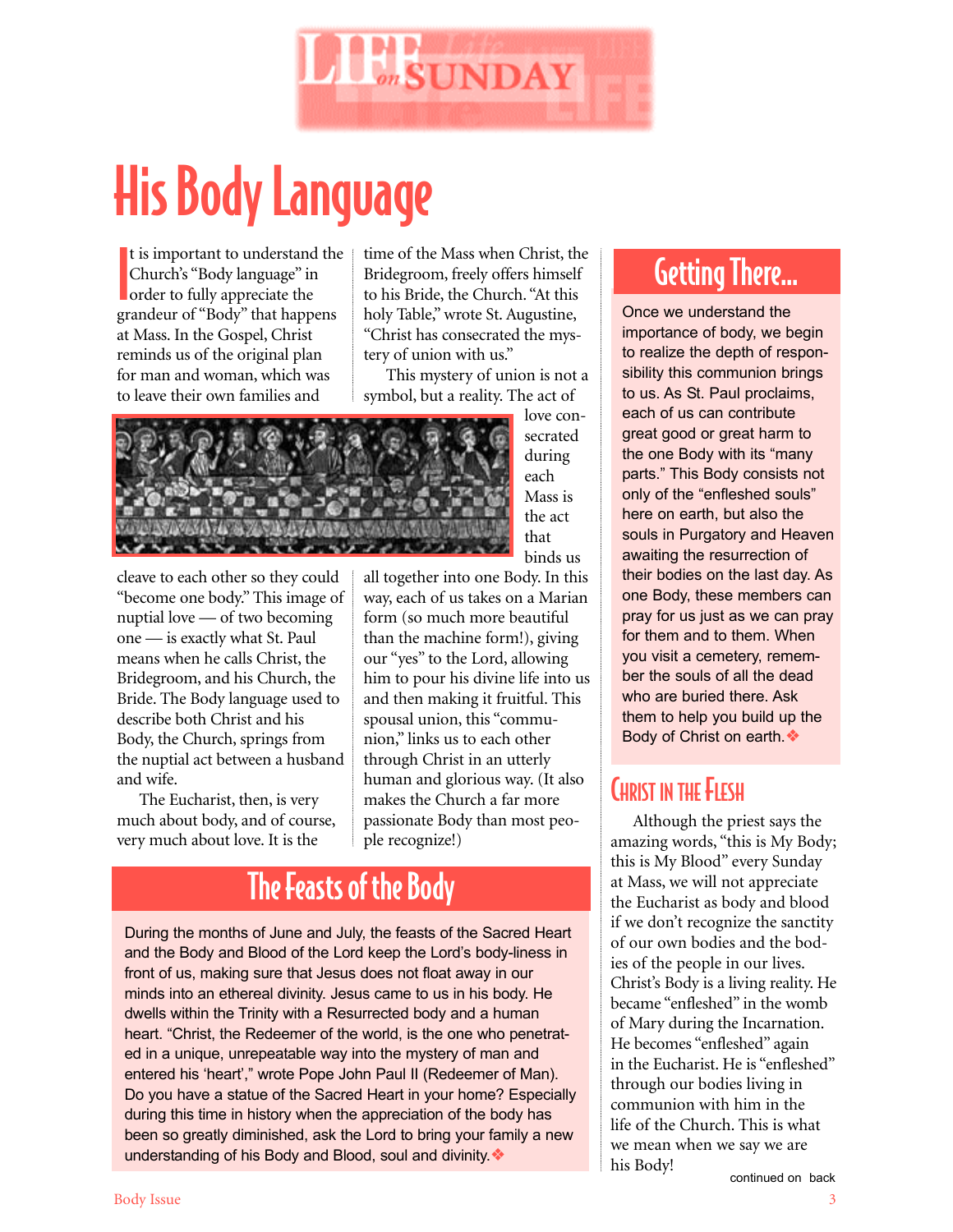

# The Nuptial Body Holds Nothing Back

#### BY JOHN M. CAPOBIANCO

**And the two shall become** one body." Let's face it, this **Phrase from Genesis is** heard ad nauseum on the big wedding day. As a former wedding photographer putting myself would be like in five or ten years, not to mention throughout their lifetime. "The two shall become one body." How is it possible? Does anyone really get there? And how could I continue to

through college, it was my privilege (or my cross depending on the couple involved), to share in many of these sentimental days with young couples. After working a good number of these special events, weddings for me became rather frightful occasions. After all, one hears

the words over and over: "This one is bone of my bone, flesh of my flesh." "What God has joined together…" "The greatest of these is Love." "Husbands love your wives as Christ loves the Church." (You mean, nailed to the cross!)

What in the world is going on here? Is this merely sentimental wedding chatter or is some really mysterious wild union occurring? I never met a bride or groom who didn't believe their love was going to last. Yet many didn't. And of those who are still together, how many have become truly one body truly united in Love? How many more are living separate lives in the same house with unfulfilled desires, passionless familiarity, diminished hopes and lots of cultural elixir to dull their heartache? As I looked through my lens at so many brides and grooms, I couldn't help imagining what their union



take wedding pic-

tures? Thank God for career changes!

#### **MARRIAGE IS A SHOCK ABSORBER**

Marriage is the natural sacrament, according to the Church. Flannery O'Connor called the Sacraments "shock

absorbers" of God's love, explaining that if God loved us full force, it would blow us away. So he gives us the Sacraments to ease us into – to absorb the shock of – the enormous passionate life of Love he wants us to share. The Sacrament of Marriage, lived day to day, administered by spouses to one another, eases us into union with this Love. When both spouses are open to God's grace, the union of hearts takes place in almost imperceptible increments. God works through our marriages – through the mutual gift and commitment of our bodies and lives for our spouses – to draw us into his Union of Love. Our bodies were created for this union – this Trinity of Passionate Communion – that is the purpose of all creation. From this perspective our everyday gestures, expressions and acts are precious moments which become God's

movement of our mutual gift into one body. Getting there in marriage is such a subtle thing – touching the divine – that sometimes we may neither recognize it nor appreciate it.

Perhaps it is easier to recognize only when it is no longer there, when it is too late. Take the sadness of a spouse who has lost a mate through death after a lifetime of being together. The grief is almost unspeakable. A profound emptiness overwhelms the heart. One almost feels like one's reason for existence has vanished, so total has been the interior commit-

## Getting There…

Even in marriage, when one person is looking at the other as a thing instead of a gift, there is often a sense of shame deep in the heart. In his Theology of the Body, Pope John Paul II explains that shame is an interior response to any circumstances when the body is reduced to a thing. This is the inner disquiet a husband or wife feels when he or she holds back from fully loving a spouse. ❖

ment, so complete the living for the other. In the midst of what seems like years of petty arguments and misunderstandings and hurt feelings, God brought about a unity of hearts that now reaches beyond the grave. Why? The feeling of loss is so consuming because, in death, the united body has been torn apart. The one has become a half. For years the

continued on back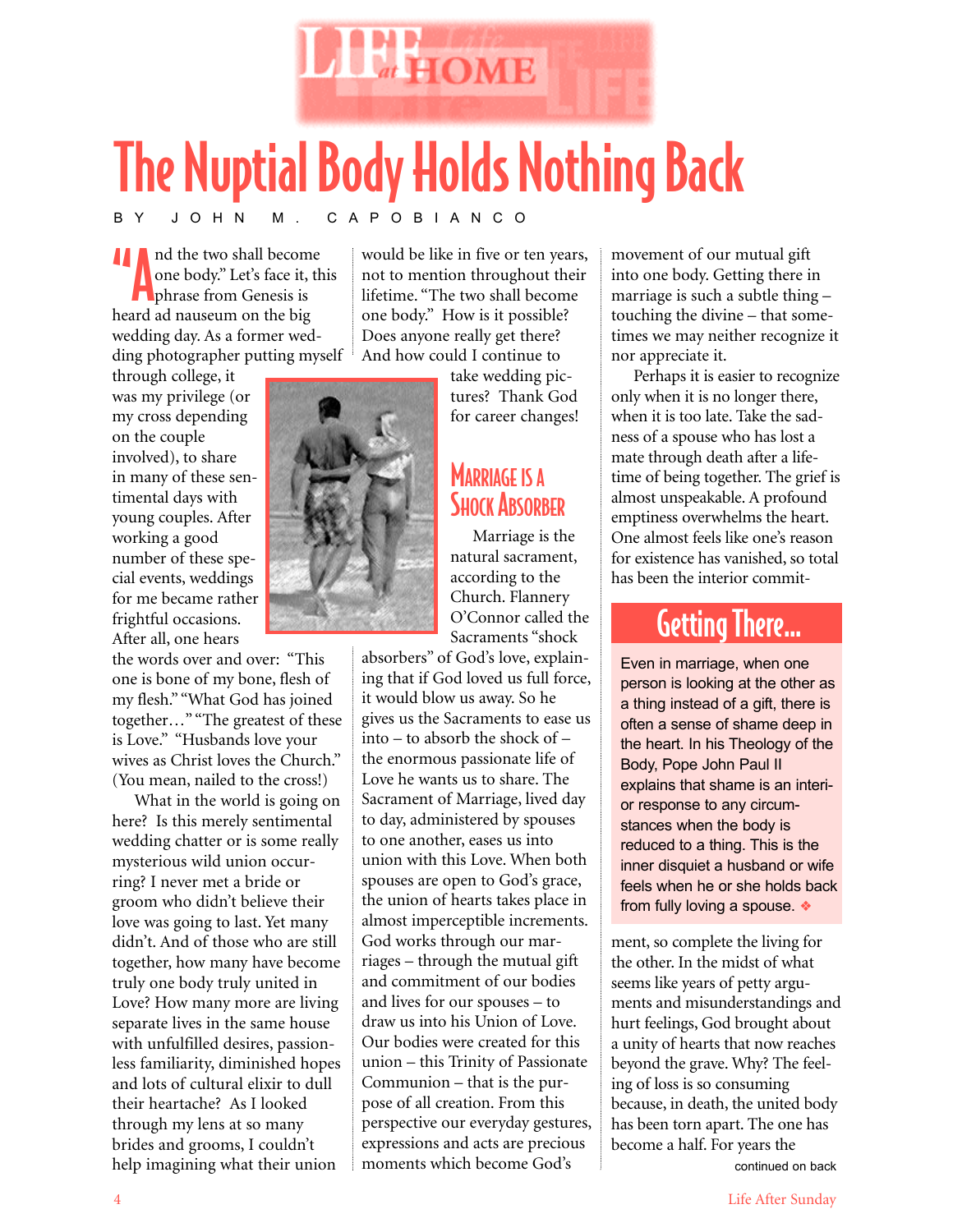# Teaching the Body as Gift to Young People

The gift of ourselves to other<br>people must necessarily inv<br>our bodies. But when youn people must necessarily involve our bodies. But when young people lose sight of the gift they have received from God, the body can become an object of lust. When that happens, says Pope John Paul II in the *Theology of the Body*, "the relationship of the gift is changed into the relationship of appropriation."

The whole idea of body as gift scares many good Catholic parents because they often feel incapable of helping their kids see the body in its proper context. Christian chastity discussions, then, easily fall into a vision of human life that seems to many kids to be passionless and limited. Yet, the fullness of life with Christ offers a

passion and joy that truly soars and touches the infinite. The young instinctively recognize this in their quest for true love. *Real* true love means seeing your body as a gift to be given in the ways, times and circumstances that the Lord has put into place for maximum happiness. Before marriage, this means offering your body with gestures of deep affection and friendship. During marriage, it means offering the whole gift of yourself with the possibility of the fruitfulness of children.

### WWJD OR HWJITM?

The *What Would Jesus Do?* slogan used in interdenominational chastity education and Christian formation of many

## PASSIONATE PARTNERS

Our culture has equated passion with sex for so long, that we have lost a language for the deepest meaning of love. The history of the Church is full of passionate partners who deeply loved each other by living a celibate life. Yet the Lord's plan for their love was full — and fruitful. St. Francis of Assisi and his beloved. St. Clare, built up the Franciscan orders. St. Vincent de Paul and St. Louise de Marillac formalized a mission of charity. St. Francis de Sales and St. Jane de Chantal co-founded a congregation for older women and widows. Together, they all pursued a unity of mission that kept the Lord right in the center of their passionate love for each other. And that's why it worked, satisfying the deepest longings of their hearts! ❖

young people is a start, but it does not bring the fullness of a life of love in Christ. Where it falls short is in asking young people to promise to hold themselves back

by looking to Jesus' good example and values to guide them. This works well until they find someone who sets their heart on fire. Then the "example Jesus" of the WWJD slogan can sometimes disintegrate into a sani-

tized Jesus who never had these feelings of longing for a beautiful body! Without a relationship with a living Presence, young people then feel left on their own in unchartered territory — where as far as "example" tells them — Jesus never went.

The Church offers a life with Christ that does not just want us to do things "for him" or to try to live up to his behavioral style, but rather to allow him to live in us *in communion with our bodies.* HWJLTM: *How Will Jesus Love*

*Through Me?* The Lord wants us to approach the friends we love by allowing us to live his moral life and passionate love through our bodies. This vision of love offers the full spectrum of what is possible with our bodies, souls, hearts and minds, because it is a profound love that looks to the needs and desires of the Other first. For young people, this means taking the whole person into consideration — their hearts, their destiny, their fertility and the Lord's plan

continued on back

### Getting There…

Many parents are afraid to acknowledge the depth of passionate love that young people can feel for each other. This dismissal causes a disconnect between parent and child. Instead of shutting them down, tell them you know what it feels like to be in love. (Isn't it glorious?) From your own experience of love, talk to them about ways to express their soaring hearts, while counseling them to keep their fertility for the time when they are ready to care for their children. ❖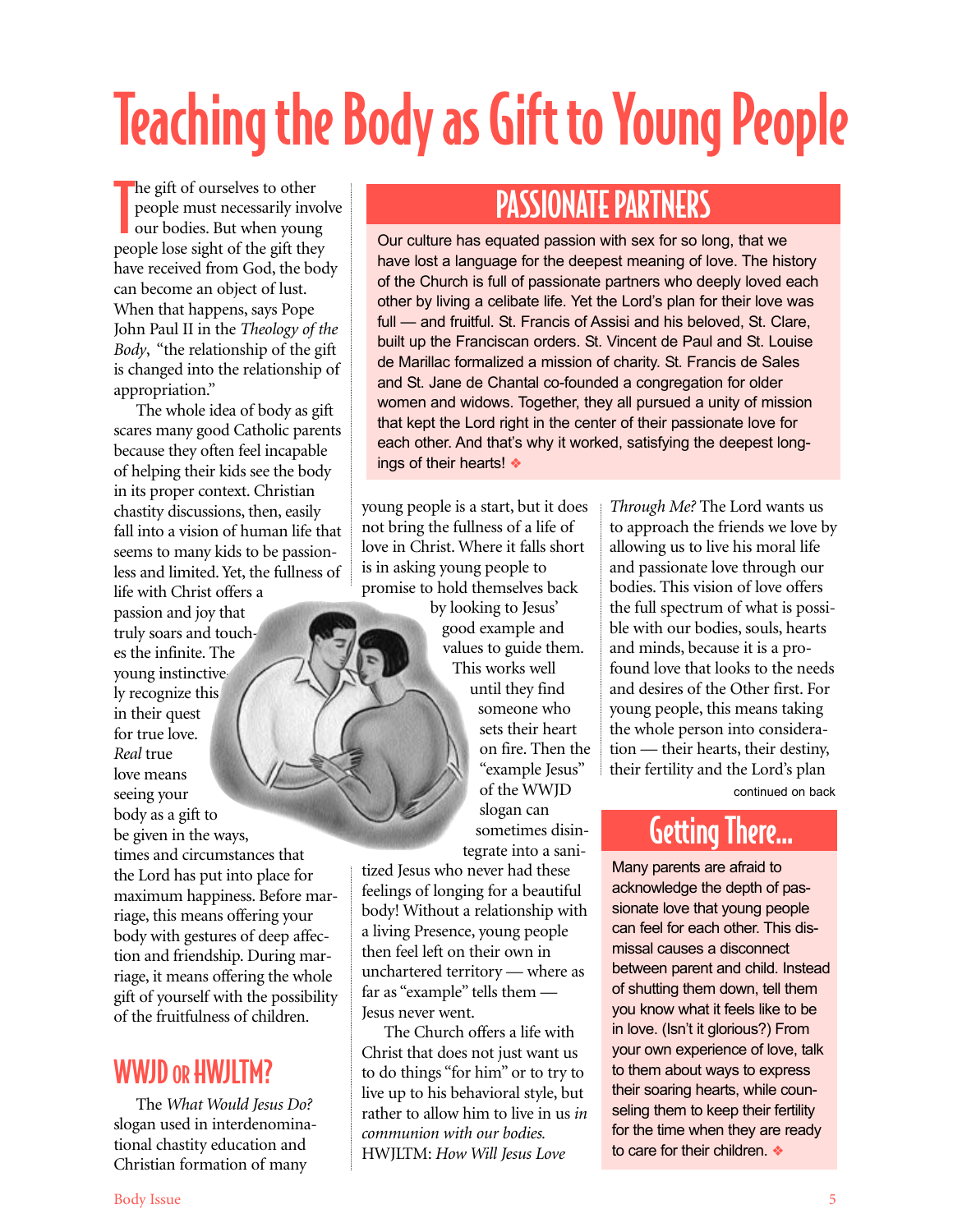

# How the Body Works

The parish is where we live as a body of people, a visible sign<br>his Body in the world. The<br>parish also is the place where we he parish is where we live as a body of people, a visible sign of his Body in the world. The take care of this Body by taking care

of its members through stewardship of the gifts that we have been personally given. This is how the Body with its "many parts" is fortified and refreshed by the time, talents and treasure offered by each unique human person.

The corporal works of mercy proclaimed and recommended by the Church (*see sidebar*) are works of the body, to care for the bodies of others. So many of our "good works" have been institutionalized that just giving money can become a surface gesture for many people. (Remember the machine?) Perhaps we need to think again about the dignity of bringing our own bodies to minister to the bodies of others. There are needs of the body close by to all of us: neighbors who would appreciate a home-cooked meal during a stressful time; sick parishioners craving visitors; community shelters longing for volunteers. These opportunities to care for Christ's Body in the body of that friend or stranger bring richness to our lives and joy to our world. ❖

#### The Corporal Works of Mercy

Feed the hungry Give drink to the thirsty Clothe the naked Shelter the homeless Visit the sick Visit the imprisoned Bury the dead ❖

## Getting There…

My husband, Kerry, and I live in a Christian community, the Emmaus community of Pittsburgh, Inc. In our community, people with and without disabilities live together and share our lives in common. This lifestyle, based on the beatitudes and a spirit of the Gospel, fosters mutual growth among all of our members. The community was founded by Lorraine and Ken Wagner who raised four children, the youngest of whom has a developmental disability. For a long time, Lorraine and Ken saw a need for better residential services to meet the needs of special persons. They knew that what was missing was a spiritual dimension and a true sense of belonging in the community at large. The community chose the name Emmaus because of our philosophy that it is only when we break bread with others — literally while at meals, and figuratively in the sharing of lives — that we recognize Jesus in each other. We recognize the gifts and talents of people with mental retardation and other developmental disabilities when we live together and create a family style home for people who have no one else to care for them.

While many of us are Catholic, Emmaus is an ecumenical community welcoming people of all faiths. My husband and I felt called to this ministry after several years of discerning how we might share our lives with others. The Emmaus community is a way of life for us. It is an opportunity for us to practice our faith on a daily basis. We are called to recognize Jesus in the people we live with, in the "relief" staff, in our volunteers, and in the members of our community who meet on a monthly basis to help improve the lives of people with mental retardation. Kerry and I live with Bill, Camille and Frank. Each has a unique and special presence in our home. Bill is a man with Downs Syndrome. He is a huge sports fan with a great sense of humor. He likes to tease and he is quickly learning to be teased. Camille and Frank are brother and sister. They came to live with us



after their mother died. While they are still grieving the loss of their mother, Camille and Frank are beginning to open up and we are discovering the beauty and gifts of both. It is a process of loving and caring.

All of us are called to recognize Christ in others. When we see a person in our parish who has a developmental disability, do we think to include him or her in our socials, on our committees, as altar servers? Each person does have a gift to share. Some people

simply need the proper supports to participate fully. We as Church are called to be responsive to all people. — Karen Jocobson, Pittsburgh, PA ❖

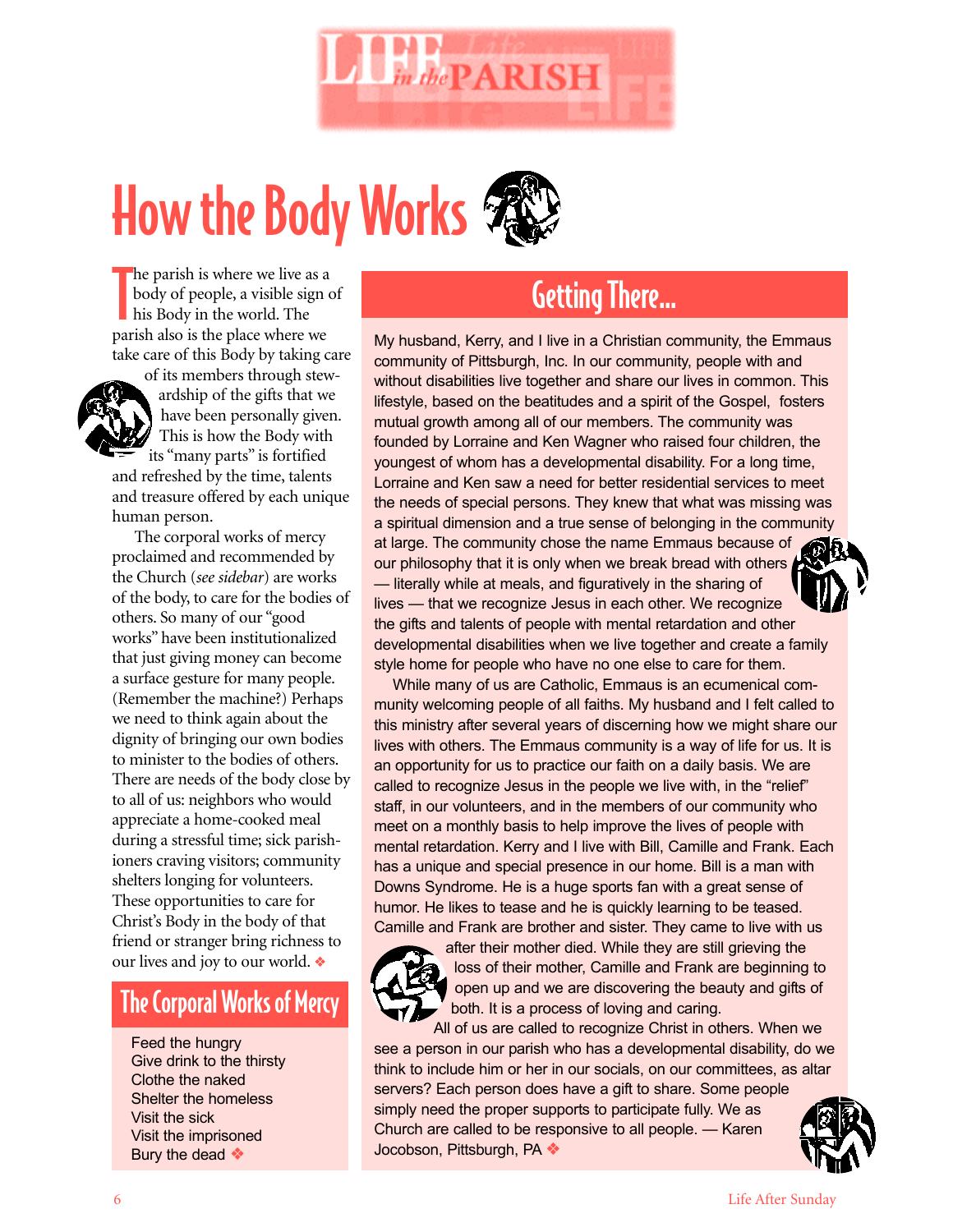

# The Body as Power Tool

he reduction of the body to a<br>
mere thing can be seen easily<br>
in women's magazines — and<br>
now men's magazines, too — that he reduction of the body to a mere thing can be seen easily in women's magazines — and promote the body as a tool to get what you want: whether it be power, great sex, the mate of your dreams, good health, vigorous old age, etc. The conventional wisdom holds that by changing, sculpting, reforming and manipulating what you have, you can control the world around you and change your destiny. This includes everything from fewer college tuitions (vasectomies!) to rolling back the years (face lifts!)

## Body Beautiful

According to People Magazine, most of today's runway models are a size 1 or 2; Marilyn Monroe, the model of feminine beauty just 40 years ago, was a size 12! As the beauty bar continues to be raised (or lowered!) by the fashion, television and movie culture, you can see the alienation and sadness in young people who feel they can never live up to the body beautiful image. Consider the stories about the mutual friction about appearance between the jocks/cheerleaders and the Trenchcoats at Columbine High School in Littleton, Colorado. By continuing to trumpet the value of just one aspect of the person, we marginalize the beauty of each unique person expressed in each unique body. ❖

"You have the power," *Cosmopolitan Magazine* assures women in a recent article. "You can figure out exactly what attributes really do appeal to that particular guy in your life and play to your strengths (or more accurately, his weaknesses.) What does he focus his eyes/lips/hands on?" This manipulative message — that the condition and appearance of the body are the power tools for a successful life — creates much emotional turmoil and pain, especially for women who grow to believe that their bodies are the only part of them that will ever be appreciated. By isolating the body from their personhood, many women are crushed as the body as thing mentality keeps them from experiencing the glory of their full femininity. The tragic consequence is that some begin to use their bodies as tools to pursue their own satisfaction or allow themselves to be used by someone else. The result is often depressing loneliness.

### PRESENT A GLORIOUS BODY

The body as power tool is the complete antithesis of the Lord's plan for the body as a gift. The mutual attraction between men and women was created for a good, to help them express the pleasure of their companionship.

As Catholics who experience the full impact of the body as gift from the Lord, it is essential that we bring the Lord's vision of body to life in our world. Don't be afraid to speak his Body language.



Discussions that deteriorate into shouting matches over moral values vs. freedom of speech or simply dissolve into tolerant silence are not worthy of the Lord's gift. Let us find the best ways to present this glorious Body to our world — a world infatuated by the beauty of the body yet petrified of the full impact of its loving union with Jesus Christ. ❖

## PROJECT RACHEL Getting There…

It is against the nurturing love of a woman's nature to destroy the body of her own child. Women who have had abortions suffer greatly from a crushed spirit — whether they realize it initially or not. Those who later come to mourn their child are lovingly cared for by a national group called Project Rachel, where they can move toward reconciliation and peace within the life of the Church. For information on this beautiful program, visit www.projectrachel.org. ❖